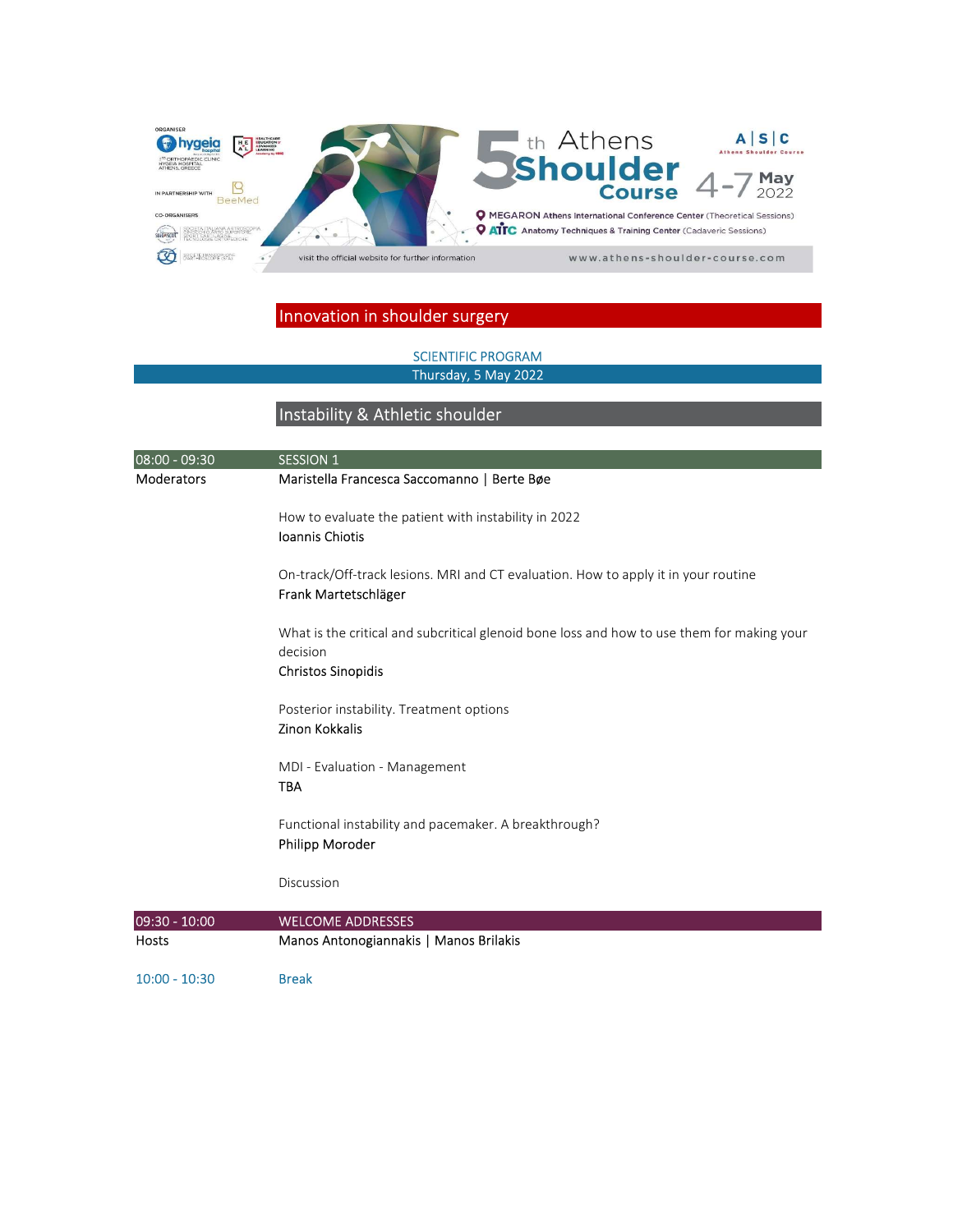

# SCIENTIFIC PROGRAM Thursday, 5 May 202210:30 - 11:45 SESSION 2 Moderators Michael Hantes | Christos Koukos The ASA is gaining popularity Marco Maiotti DAS. The new alternative Clara Azevedo Collagen membrane scaffold. When is indicated Giuseppe Milano Is Remplissage the "game changer"? Pietro Randelli Augmenting the @ Bankart repair. Why to do it? Manos Brilakis Discussion 11:45 - 12:45 SESSION 3 - RELIVE SURGERIES Moderators Anastasios Deligeorgis | Clara Azevedo Relive Surgeries - Instability Cases **RF** 12:45 - 13:45 Break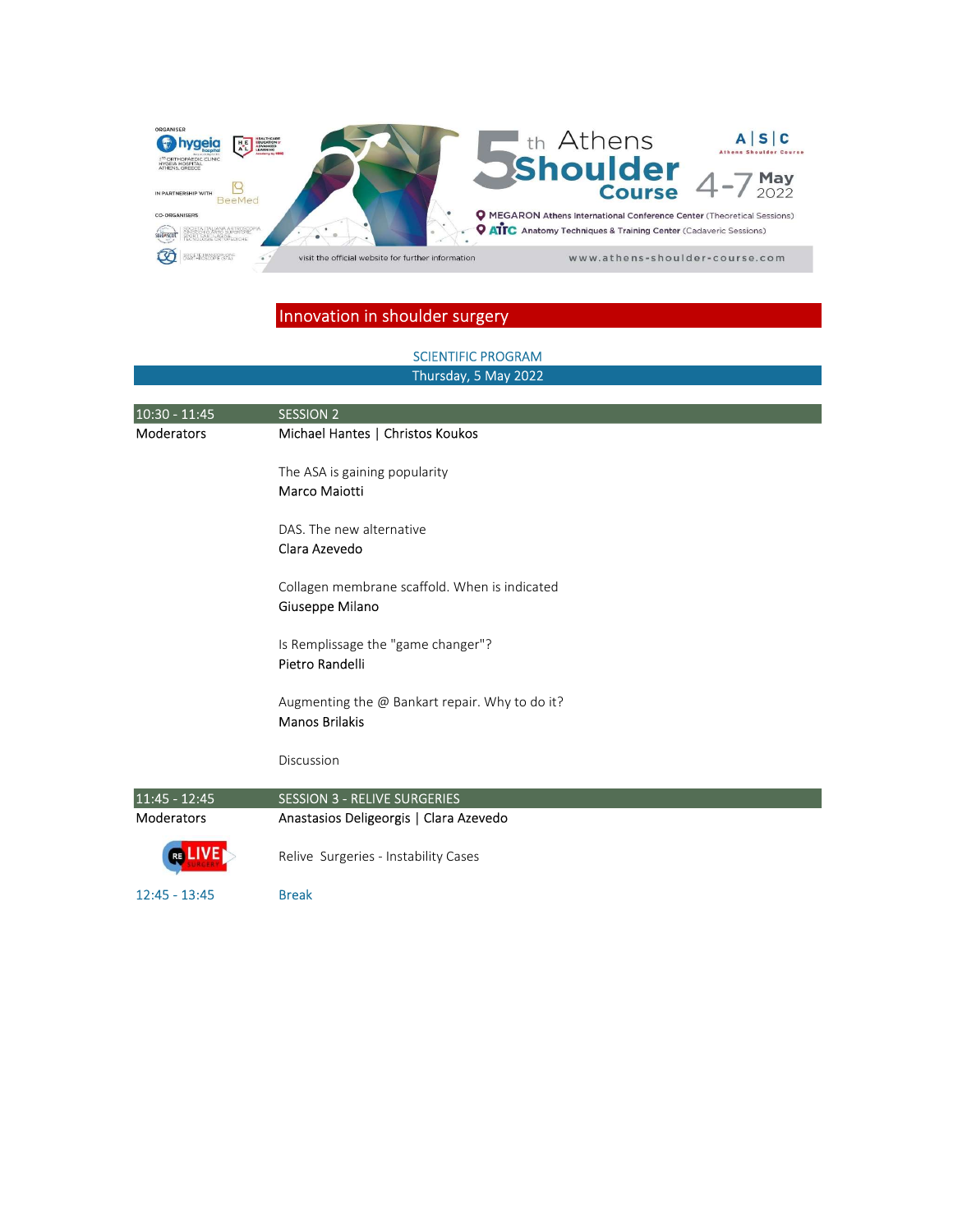

#### SCIENTIFIC PROGRAM Thursday, 5 May 2022

| 13:45 - 14:45     | <b>SESSION 4</b>                                                                                |
|-------------------|-------------------------------------------------------------------------------------------------|
| <b>Moderators</b> | Antonio Cartucho   Ladislav Kovacic                                                             |
|                   | Which are the limits of soft tissue procedures?<br><b>Bruno Toussaint</b>                       |
|                   | Is there any indication for open Bankart Repair still in 2022?<br>Daniel Moya                   |
|                   | Is the Latarjet the Golden Standard for the management of instability?<br>Tom Clement Ludvigsen |
|                   | General concepts and our treatment algorithm for instability cases<br>Manos Antonogiannakis     |
|                   | Discussion                                                                                      |
| 14:45 - 15:10     | <b>SESSION 5 - KEYNOTE LECTURE</b>                                                              |
| <b>Moderators</b> | Enrico Gervasi   Manos Antonogiannakis                                                          |
|                   | The learning curve of Arthroscopic Latarjet                                                     |
|                   | Tom Clement Ludvigsen                                                                           |
|                   | Discussion                                                                                      |
| $15:10 - 15:40$   | <b>Break</b>                                                                                    |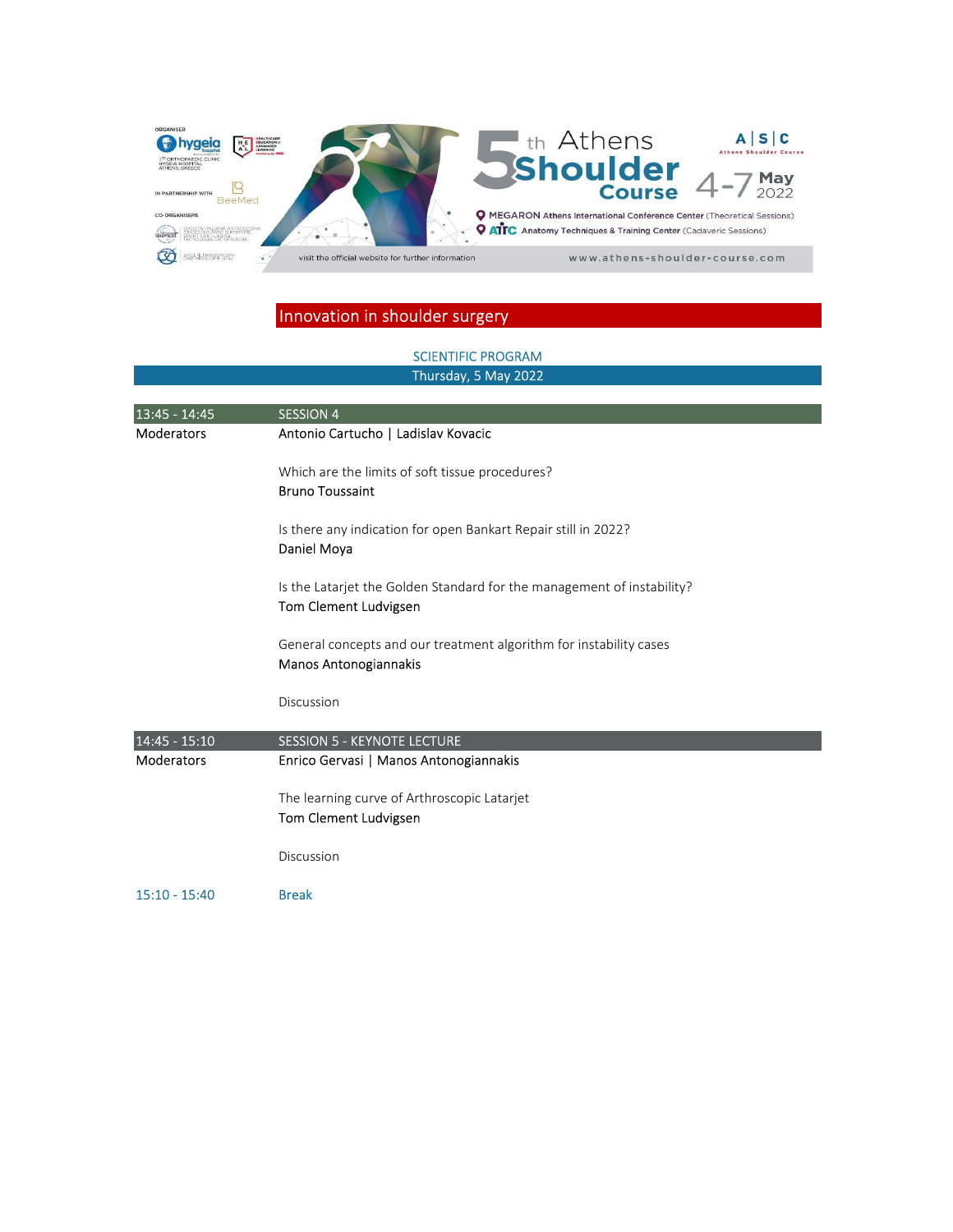

#### SCIENTIFIC PROGRAM Thursday, 5 May 2022

| 15:40 - 16:30     | SESSION 6 - THE #MiniBattles face2face                                                                                                            |
|-------------------|---------------------------------------------------------------------------------------------------------------------------------------------------|
| <b>Moderators</b> | Manos Brilakis   Knut Beitzel                                                                                                                     |
|                   | Why I perform Open Latarjet?<br><b>Michael Hantes</b>                                                                                             |
|                   | Why I perform Arthroscopic Latarjet?<br>Jean Kany                                                                                                 |
|                   | Why I perform Arthroscopic Eden-Hybinette?<br>TBA                                                                                                 |
|                   | Discussion                                                                                                                                        |
| 16:30 - 17:15     | <b>SESSION 7</b>                                                                                                                                  |
| Moderators        | TBA   Nuno Gomes                                                                                                                                  |
|                   | Complication rate of the Latarjet procedure. Tips and tricks to reduce it<br>Benjamin Marjanovic                                                  |
|                   | Osteoarthritis development after Latarjet. Tips and tricks to reduce it<br><b>Achilleas Boutsiadis</b>                                            |
|                   | Arthroscopic glenoid reconstruction with xenograft plus ASA for the management of<br>shoulder instability with glenoid bone loss<br>Marco Maiotti |
|                   | Discussion                                                                                                                                        |
| 17:15 - 17:40     | <b>SESSION 8 - KEYNOTE LECTURE</b>                                                                                                                |
| Moderators        | Bruno Toussaint   Antoon Van Raebroeckx                                                                                                           |
|                   | How to manage the failed instability surgery?<br>Philippe Valenti                                                                                 |
|                   | Discussion                                                                                                                                        |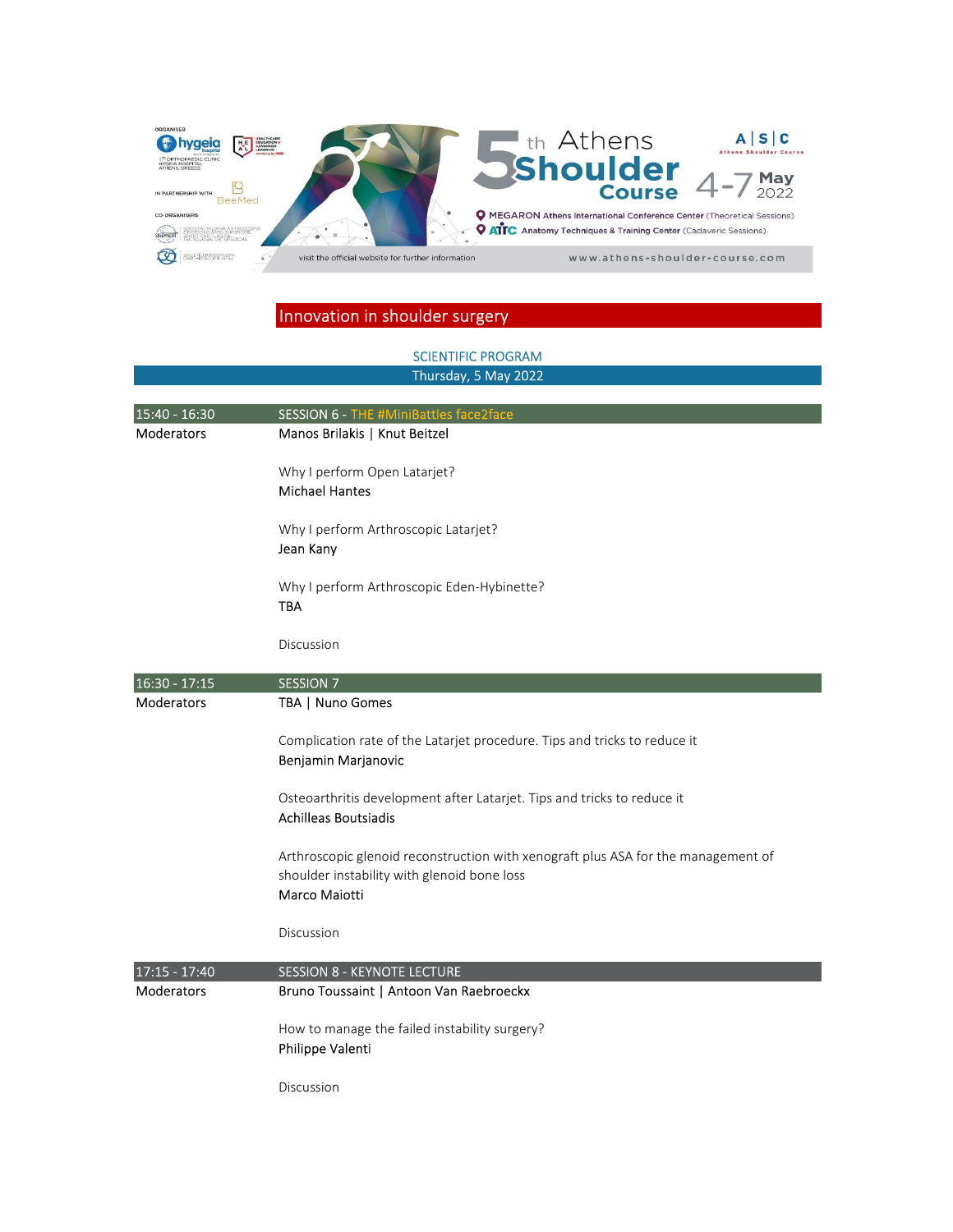

#### SCIENTIFIC PROGRAM Thursday, 5 May 2022

| 17:40 - 18:40     | <b>SESSION 9</b>                                                                                                       |
|-------------------|------------------------------------------------------------------------------------------------------------------------|
| <b>Moderators</b> | Anastasios Georgoulis   Ioannis Triantafyllopoulos                                                                     |
|                   | Considerations for AC Joint injuries. Which is the treatment algorithm<br><b>Knut Beitzel</b>                          |
|                   | Acute dislocations. Which are the keys for a successful treatment?<br><b>Claudio Rosso</b>                             |
|                   | Chronic dislocations. When the acute becomes chronic and which is the proper<br>management?<br><b>Gonzalo Samitier</b> |
|                   | Degenerative AC Joint. When to operate and how to do it right?<br>Ladislav Kovacic                                     |
|                   | Discussion                                                                                                             |
| 18:40 - 19:05     | <b>SESSION 10 - KEYNOTE LECTURE</b>                                                                                    |
| <b>Moderators</b> | TBA   Pantelis Nicolaou                                                                                                |
|                   | The throwers' shoulder<br><b>Klaus Bak</b>                                                                             |
|                   | Discussion                                                                                                             |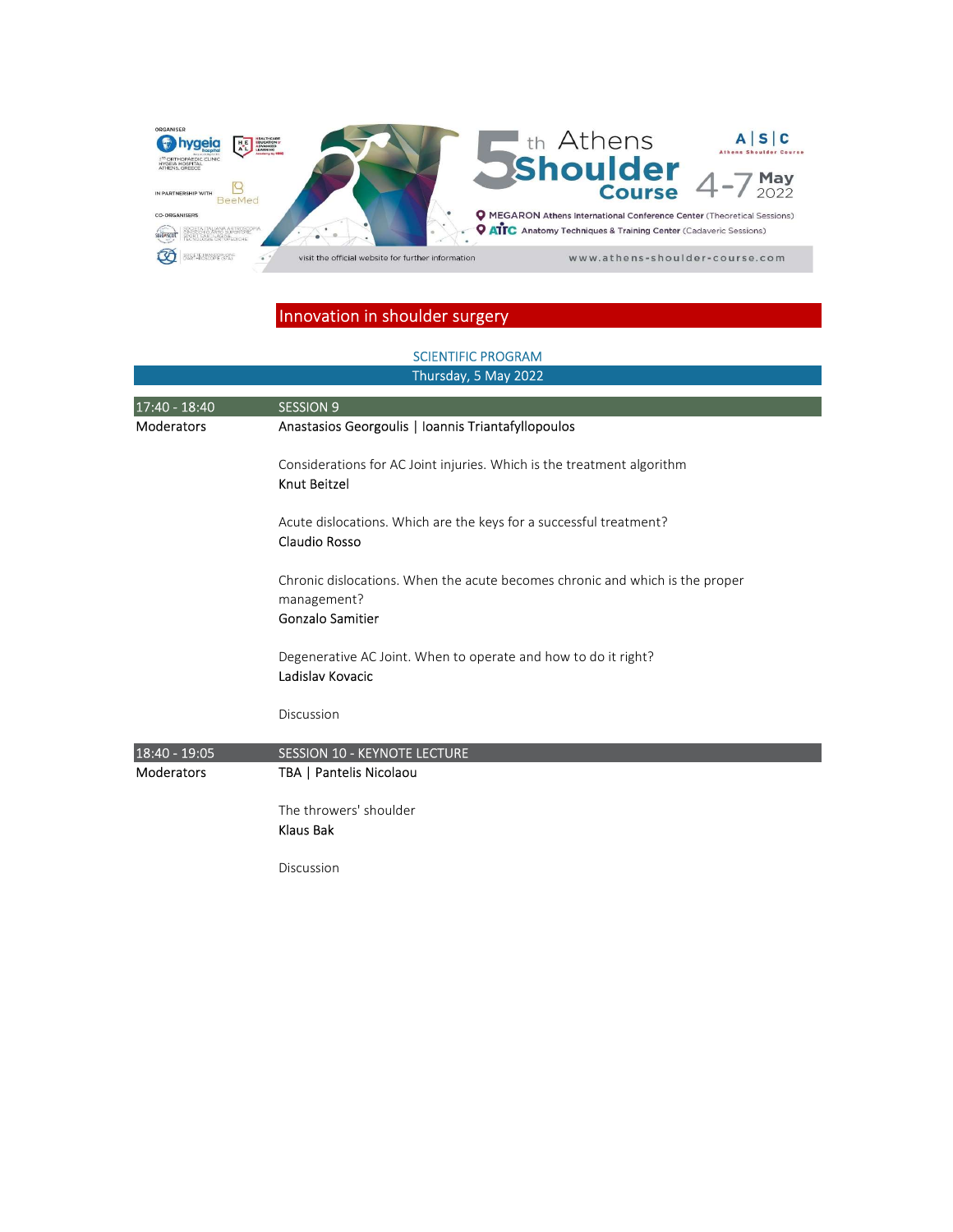

# 19:05 - 20:15 SPECIAL SESSION : Shoulder Courses. The past, the present, the future Moderators Manos Antonogiannakis | Manos Brilakis Paris Shoulder Course Philippe Valenti Berlin International Shoulder Course Markus Scheibel Anecy Live Surgery International Shoulder Advanced Course Thibault Lafosse Athens Shoulder Course Manos Antonogiannakis Discussion Thursday, 5 May 2022 SCIENTIFIC PROGRAM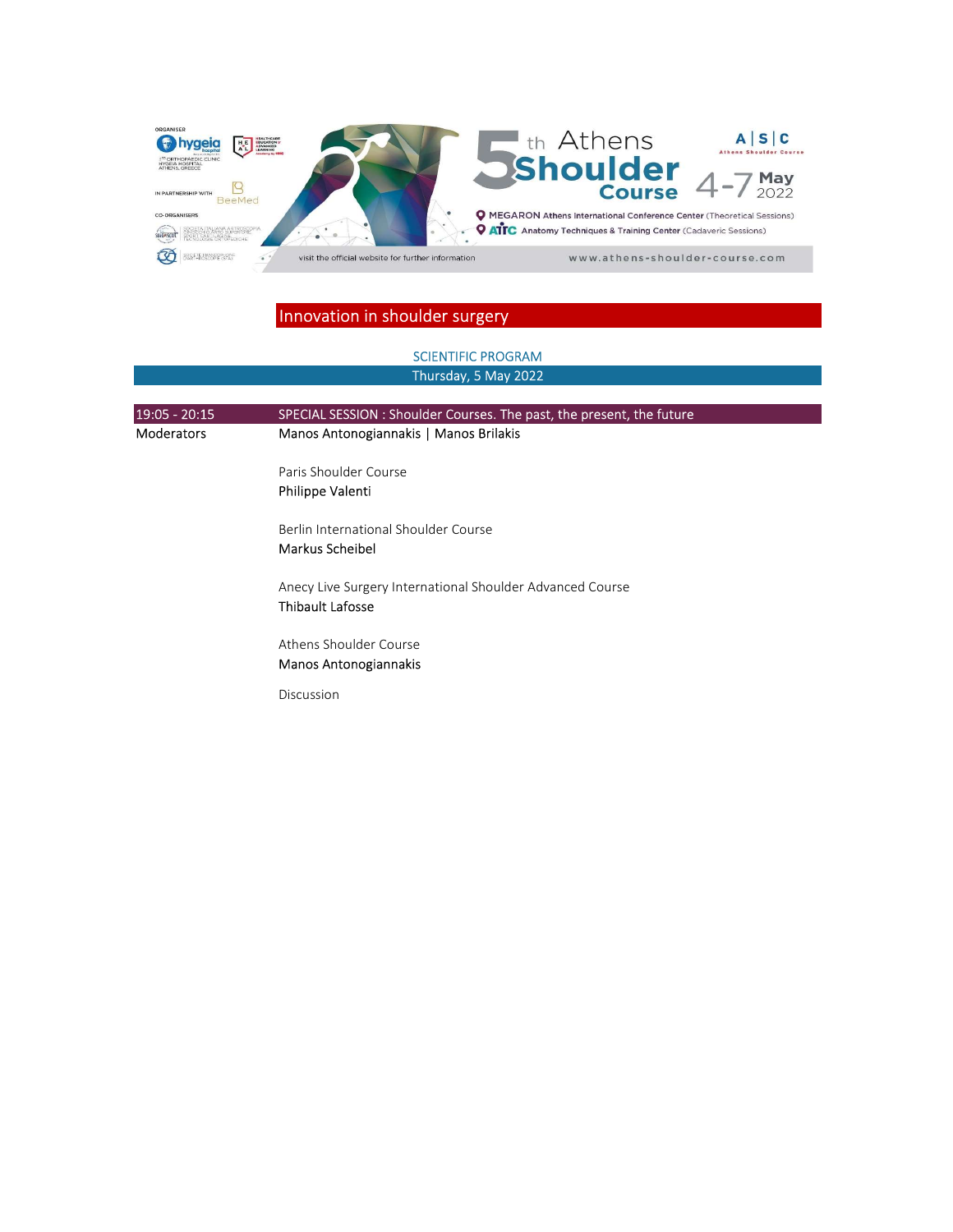

#### SCIENTIFIC PROGRAM Friday, 6 May 2022

# Rotator Cuff Disease | From Repairing To Replacing

| 08:00 - 09:00     | <b>SESSION 11</b>                                                                                           |
|-------------------|-------------------------------------------------------------------------------------------------------------|
| Moderators        | TBA   Ioannis Chiotis                                                                                       |
|                   | Anatomy variants and how they are related to RC pathology<br>Aristeidis Zibis                               |
|                   | The cuff pathology. The radiologist's perspective.<br>Margarita Natsika                                     |
|                   | How the anaesthesiologist can make the life of the surgeon easier?<br>Eirini Sarri                          |
|                   | Cuff tears. When conservative treatment is indicated<br>Maria Papatzikou                                    |
|                   | Discussion                                                                                                  |
| 09:00 - 10:00     | <b>SESSION 12</b>                                                                                           |
| <b>Moderators</b> | Andreas Panagopoulos   Daniel Moya                                                                          |
|                   | What is the natural history of a rotator cuff tear?<br>Ana Catarina Angelo                                  |
|                   | How to address partial thickness tears conservatively?<br>Maristella Francesca Saccomanno                   |
|                   | Calcifying tendonitis. Conservative and surgical treatment. What is the borderline?<br>Frank Martetschläger |
|                   | The stiff shoulder. Is it really a surgical problem?<br><b>Klaus Bak</b>                                    |
|                   | Discussion                                                                                                  |
| $10:00 - 10:30$   | <b>Break</b>                                                                                                |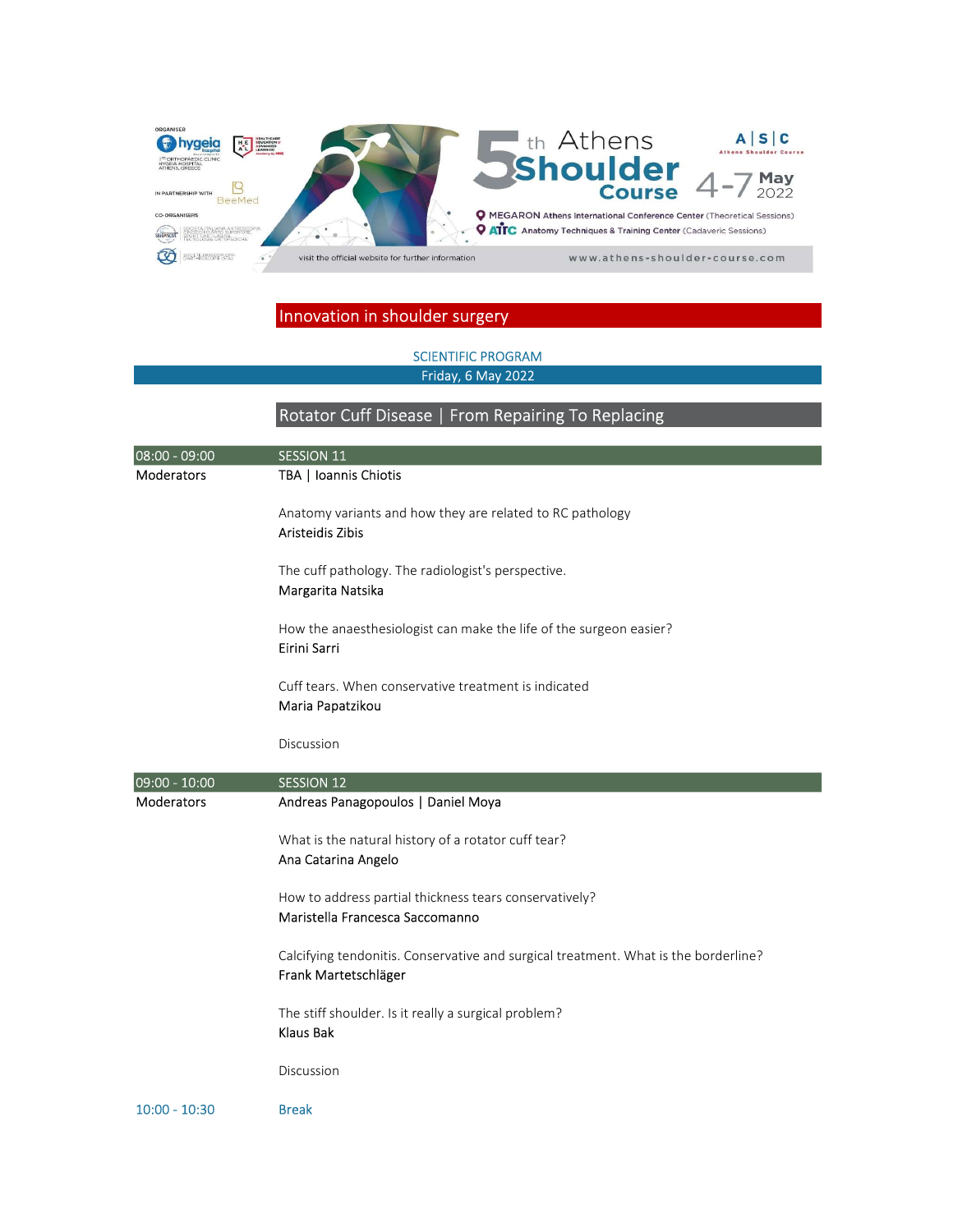

#### SCIENTIFIC PROGRAM Friday, 6 May 2022

| 10:30 - 11:30     | <b>SESSION 13 - RELIVE SURGERIES</b>                                                               |
|-------------------|----------------------------------------------------------------------------------------------------|
| <b>Moderators</b> | Anastasios Deligeorgis   TBA                                                                       |
|                   | Relive Surgeries - Repair options of RC Tears                                                      |
|                   | Discussion                                                                                         |
| 11:30 - 12:45     | <b>SESSION 14</b>                                                                                  |
| <b>Moderators</b> | Frank Martetschläger   Ana Catarina Angelo                                                         |
|                   | Which is the best way to repair SSC tears in 2022?<br>Antonio Cartucho                             |
|                   | PS tears. Single, double row, transosseous. Which are the trends in 2022?<br>Antoon Van Raebroeckx |
|                   | Transosseous repair. Advantages and disadvantages<br><b>Brett Sanders</b>                          |
|                   | Biological enhancement of tendon healing. Which are the new trends?<br><b>Andreas Voss</b>         |
|                   | Patches over the repair. Is this the future?<br>Miguel A. Ruiz Ibán                                |
|                   | Discussion                                                                                         |
| $12:45 - 13:45$   | <b>Break</b>                                                                                       |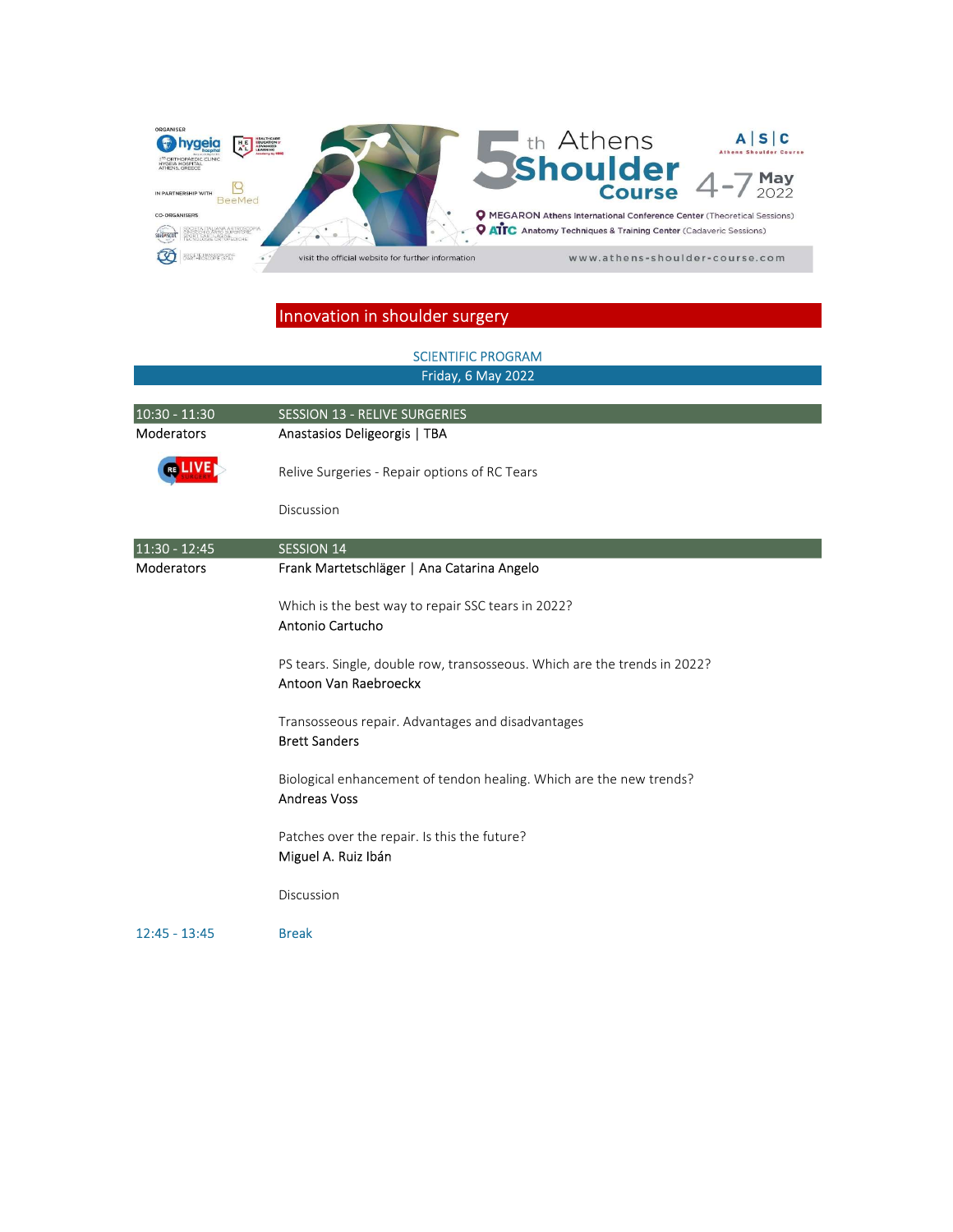

# 13:45- 14:15 SESSION 15 Moderators Georgios Arealis | TBA The biceps and its new role in the management of RC tears Nuno Gomes Pre-operative evaluation. How to predict which tear can be repaired and which not? Berte Bøe Discussion 14:15 - 15:35 SESSION 16 - THE #MiniBattles face2face | How to manage an Irreparable RC Tear Moderators Manos Antonogiannakis | Bassem Elhassan I use partial repair Grigorios Avramidis I use SCR with Fascia Lata Teruhisa Mihata I use SCR with hamstrings Giuseppe Milano I use the long head of biceps TBA I use the subacromial balloon spacer Enrico Gervasi Discussion 15:35 - 16:05 Break SCIENTIFIC PROGRAM Friday, 6 May 2022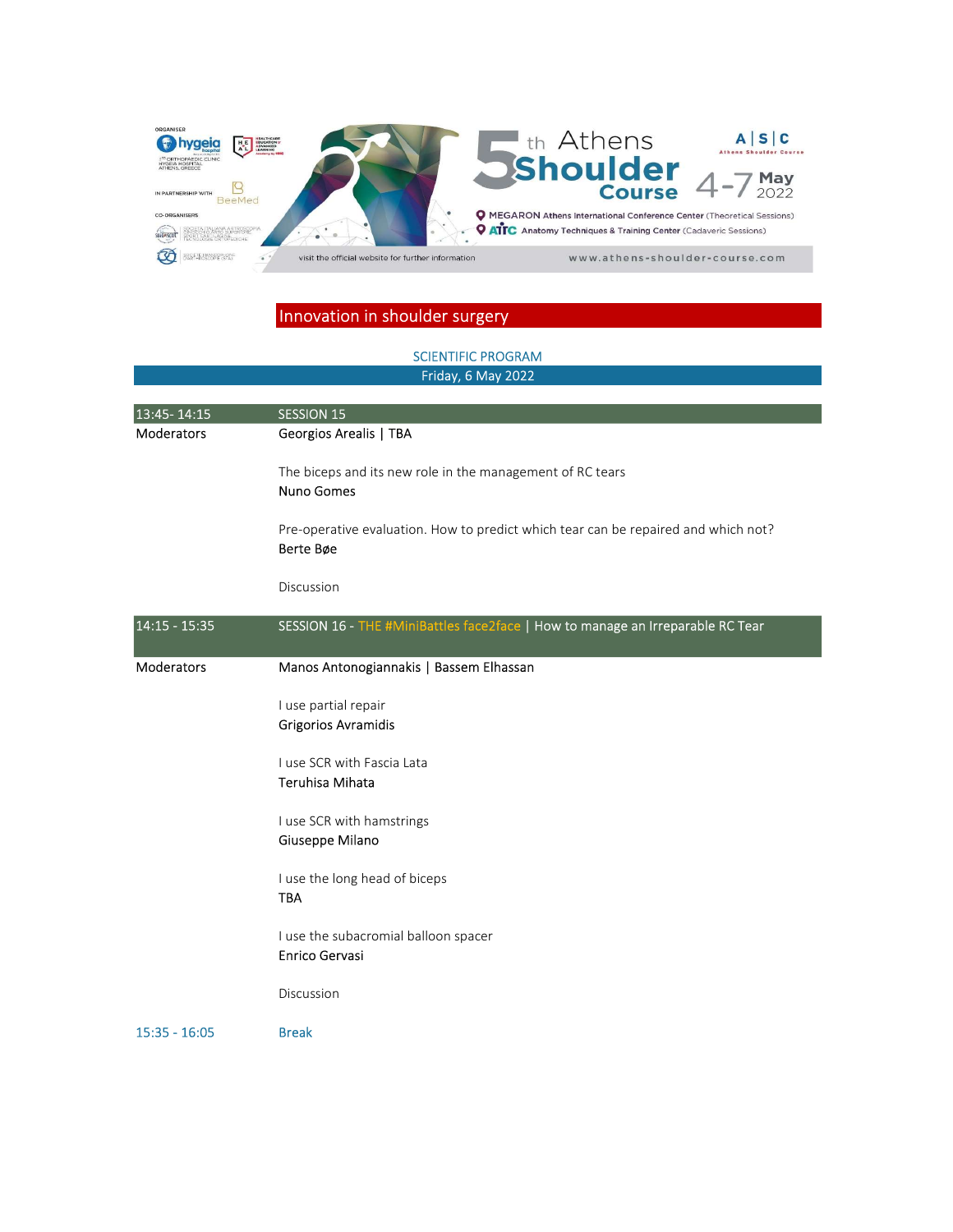

# 16:05 - 16:55 SESSION 17 - KEYNOTE LECTURE Moderators Manos Brilakis | Teruhisa Mihata Definition of pseudoparalysis Giuseppe Porcellini Endoscopic Relese of the Brachial Plexus Thibault Lafosse Discussion 16:55 - 17:30 SESSION 18 - THE #MiniBattles face2face | Tendon Transfers Moderators Jean Kany | Miguel A. Ruiz Ibán I prefer Latissimus Dorsi transfer Philippe Valenti I prefer Lower Trapezius transfer Bassem Elhassan SCIENTIFIC PROGRAM Friday, 6 May 2022

Discussion

| <b>Moderators</b><br>Phillip Moroder   Michael Iosifidis |  |
|----------------------------------------------------------|--|
|                                                          |  |
|                                                          |  |
| RC Repair. From vision to reality                        |  |
| Pietro Randelli                                          |  |
| RC tears from my percpective                             |  |
| Manos Antonogiannakis                                    |  |
| Discussion                                               |  |
|                                                          |  |
|                                                          |  |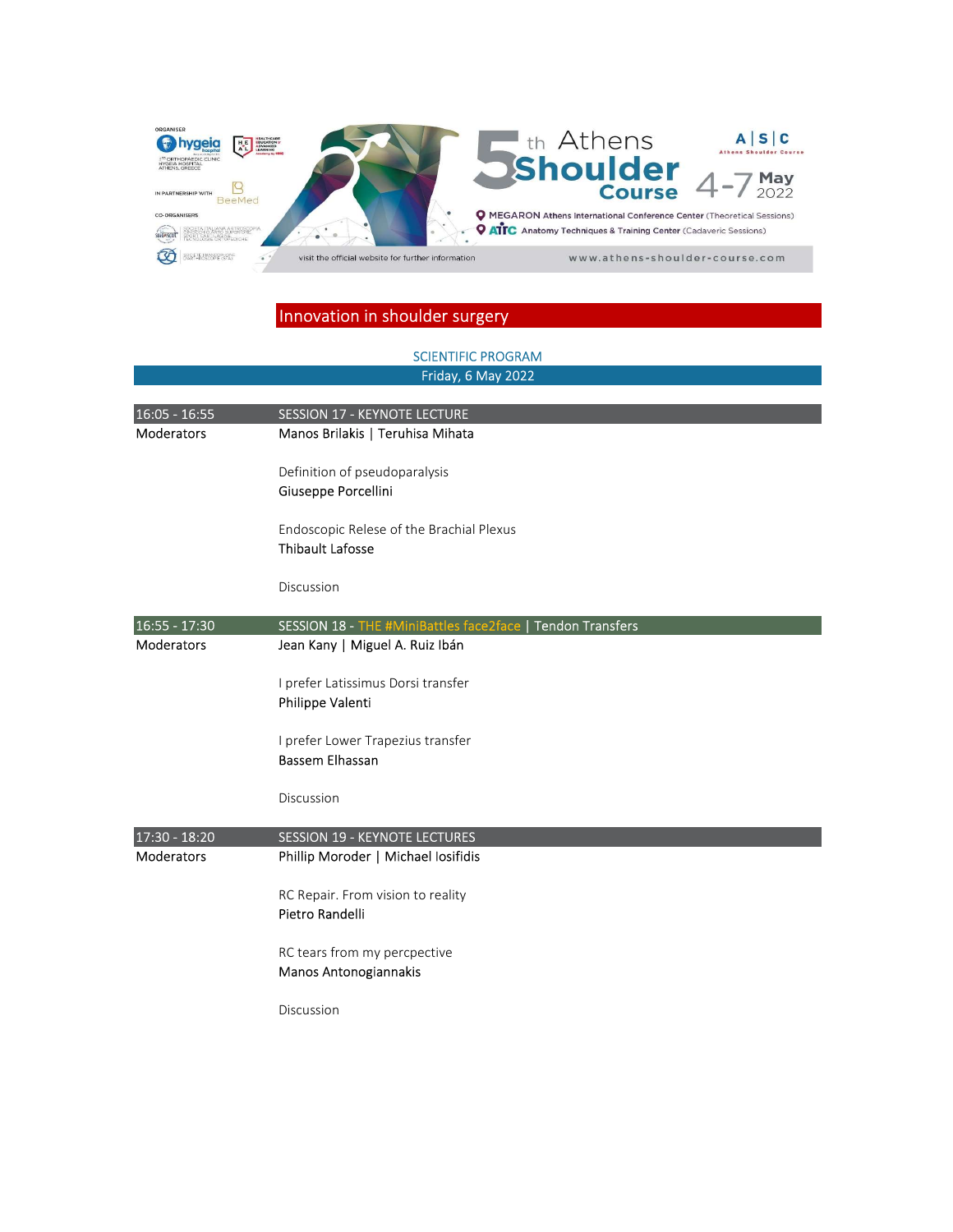

#### SCIENTIFIC PROGRAM Friday, 6 May 2022

| 18:20 - 19:05     | <b>SESSION 20</b>                                                                                           |
|-------------------|-------------------------------------------------------------------------------------------------------------|
| <b>Moderators</b> | Klaus Bak   Andreas Leonidou                                                                                |
|                   | Pectoralis Major & Anterior Latissimus Dorsi Transfer for Subscapularis Tears<br><b>Thibault Lafosse</b>    |
|                   | Massive irreparable RC tears. Partial repair or use of Patch substitute?<br><b>TBA</b>                      |
|                   | Do we really need implants for a succesful arthroscopic RC repair?<br>Alessandro Castagna                   |
|                   | Discussion                                                                                                  |
| 19:05 - 19:30     | <b>SESSION 21 - KEYNOTE LECTURE</b>                                                                         |
| <b>Moderators</b> | Yiannakopoulos K. Christos   Apostolos Stathellis                                                           |
|                   | The repair cuff. Radiological evaluation<br>Apostolos Karantanas                                            |
|                   | Discussion                                                                                                  |
| 19:30 - 20:15     | SESSION 22 - Reverse for IRMRC Tear                                                                         |
| <b>Moderators</b> | Brett Sanders   Giuseppe Milano                                                                             |
|                   | When RSA is the only way to go<br>Jean - David Werthel                                                      |
|                   | Results and expectations of RSA for IRMRCT<br>John G. Costouros                                             |
|                   | Differences of RSA for cuff arthropathy compared to the other indications of RSA<br><b>Georgios Arealis</b> |
|                   | Discussion                                                                                                  |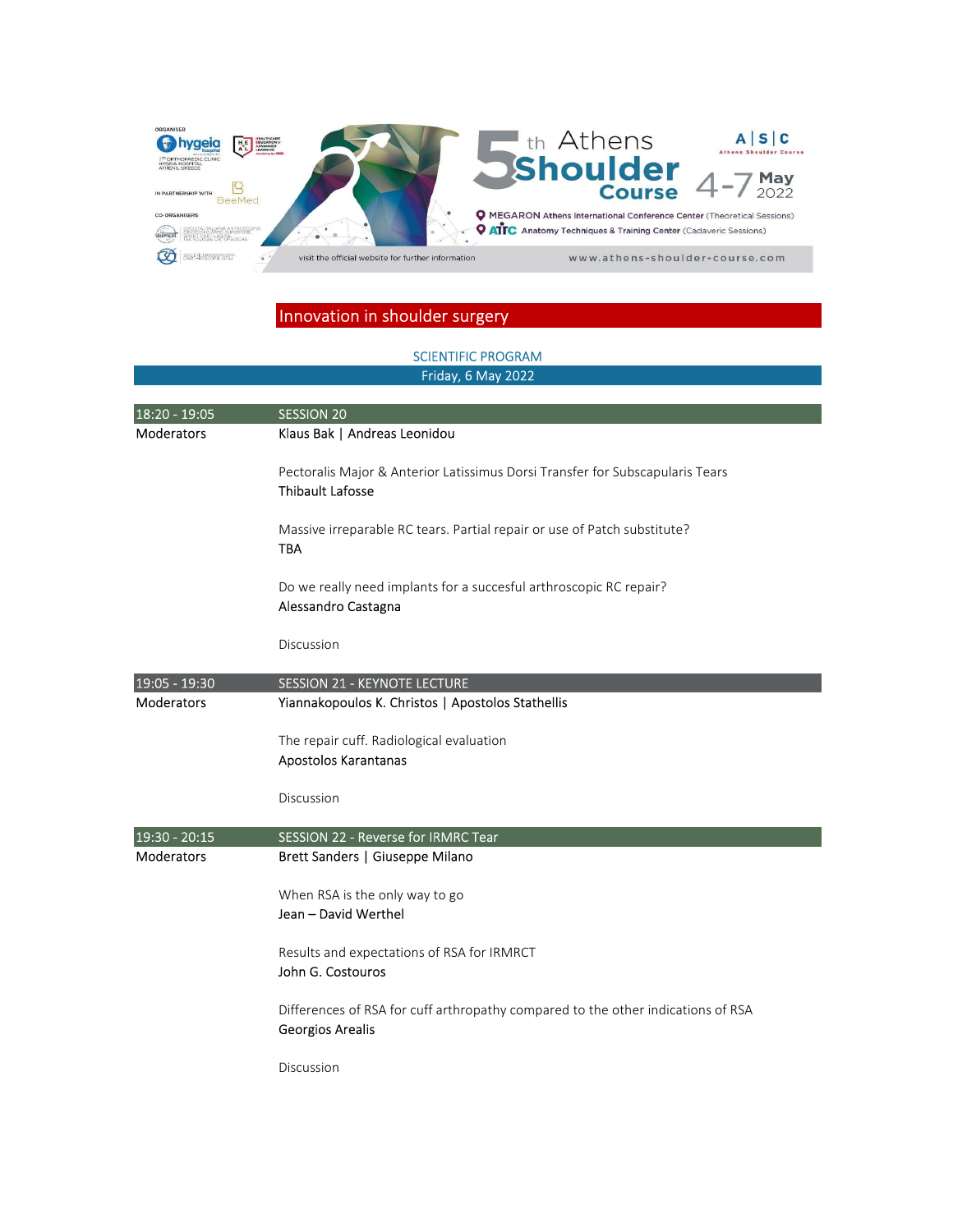

#### SCIENTIFIC PROGRAM Saturday, 7 May 2022

### Arthritis And Arthroplasty | Humans Versus Robots

| 08:00 - 09:15   | <b>SESSION 23</b>                                                                              |
|-----------------|------------------------------------------------------------------------------------------------|
| Moderators      | Pietro Randelli   Jean - David Werthel                                                         |
|                 | Arthritis of shoulder joint. Which are the causes<br>Panagiotis Papadopoulos                   |
|                 | Arthritis in young individuals. Non-surgical options (viscosupplementation, PRP)<br><b>TBA</b> |
|                 | The role of arthroscopy (release and debridement)<br><b>Manos Brilakis</b>                     |
|                 | The role of posterior subluxation and possible treatment<br>Philipp Moroder                    |
|                 | The physiotherapist's perspective<br>Maria Patramani                                           |
|                 | Discussion                                                                                     |
| $09:15 - 10:15$ | <b>SESSION 24</b>                                                                              |
| Moderators      | Peter Vezeridis   Jon J.P. Warner                                                              |
|                 | Anatomic TSA. Current concepts. Indications and future perspectives<br>Giuseppe Porcellini     |
|                 | All poly-glucoid implants<br><b>David Dines</b>                                                |
|                 | Metal backed implants<br>Pietro Randelli                                                       |
|                 | What are the limits of anatomic SA in primary shoulder arthritis cases<br>Alessandro Castagna  |
|                 | Discussion                                                                                     |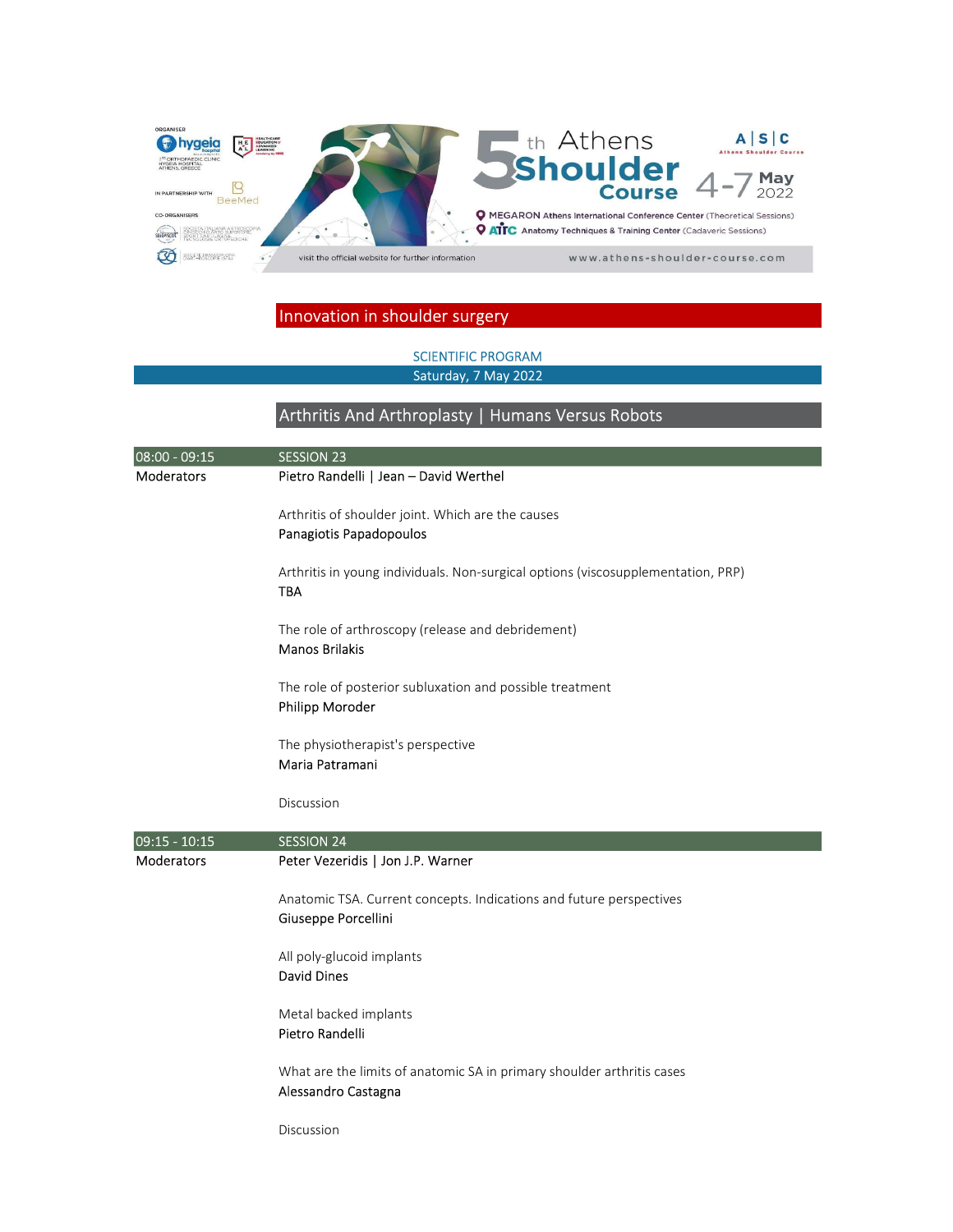

#### SCIENTIFIC PROGRAM Saturday, 7 May 2022

| $10:15 - 10:45$             | <b>Break</b>                                                                         |
|-----------------------------|--------------------------------------------------------------------------------------|
| 10:45 - 11:35<br>Moderators | <b>SESSION 25 - KEYNOTE LECTURES</b><br>Efstathios Chronopoulos   Phillipe Clavert   |
|                             | The evolution of RSA. From the Grammond to recent designs<br><b>Edward McFarland</b> |
|                             | Stemless shoulder replacement in Europe - Where do we go?<br>Markus Scheibel         |
|                             | Discussion                                                                           |
| 11:35 - 12:20               | <b>SESSION 26</b>                                                                    |
| <b>Moderators</b>           | John G. Costouros   Alexandros Kyriakos                                              |
|                             | RSA. What measurement you need preoperatively?<br>Peter S. Vezeridis                 |
|                             | 3D planning. What is the optimal software?<br>Jean - David Werthel                   |
|                             | Accuracy of PSI vs standard instrumentation<br>Philippe Clavert                      |
|                             | Discussion                                                                           |
| 12:20 - 12:45               | <b>SESSION 27 - KEYNOTE LECTURE</b>                                                  |
| <b>Moderators</b>           | Tom Clement Ludvigsen   Alessandro Castagna                                          |
|                             | Augmented reality<br>Jon J.P. Warner                                                 |
|                             | Discussion                                                                           |
| $12:45 - 13:45$             | <b>Break</b>                                                                         |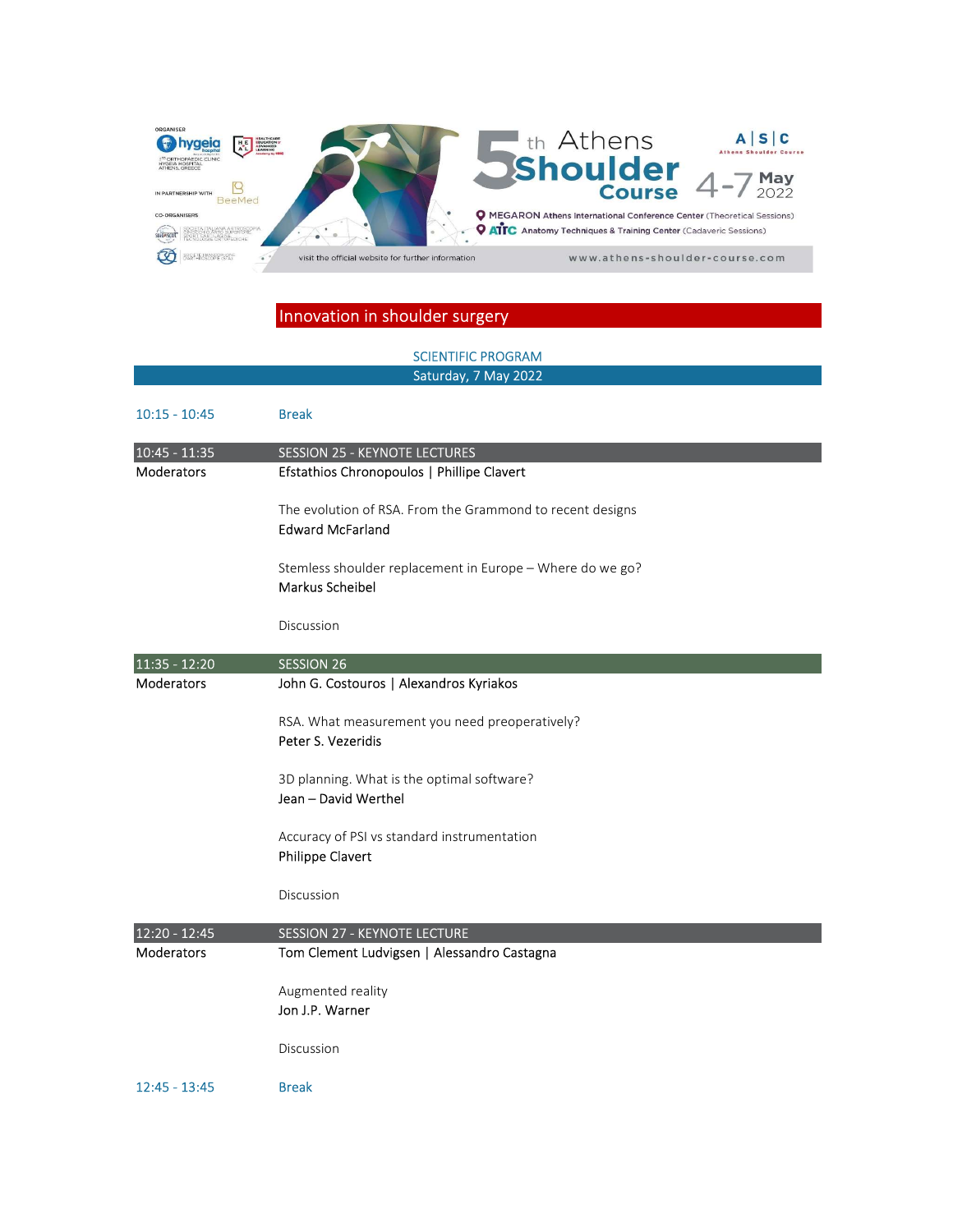

#### SCIENTIFIC PROGRAM Saturday, 7 May 2022

| 13:45 - 14:45     | <b>SESSION 28 - RELIVE SURGERIES</b>                              |
|-------------------|-------------------------------------------------------------------|
| <b>Moderators</b> | Anastasios Deligeorgis   David Dines                              |
|                   | Relive Surgeries - Shoulder Arthroplasty                          |
|                   | Discussion                                                        |
| 14:45 - 16:00     | <b>SESSION 29</b>                                                 |
| <b>Moderators</b> | Ofer Levy   John C. Feroussis                                     |
|                   | Which is the best way to regain ER/IR in RSA?<br>Jon J.P. Warner  |
|                   | Lateralization from the glenoid. The BioRSA<br>Peter S. Vezeridis |
|                   | Lateralization from the glenoid. Other options<br><b>TBA</b>      |
|                   | Lateralization from the humerus<br>Giuseppe Porcellini            |
|                   | Stemless RSA. Advantages and disadvantages<br>Ofer Levy           |
|                   | Discussion                                                        |